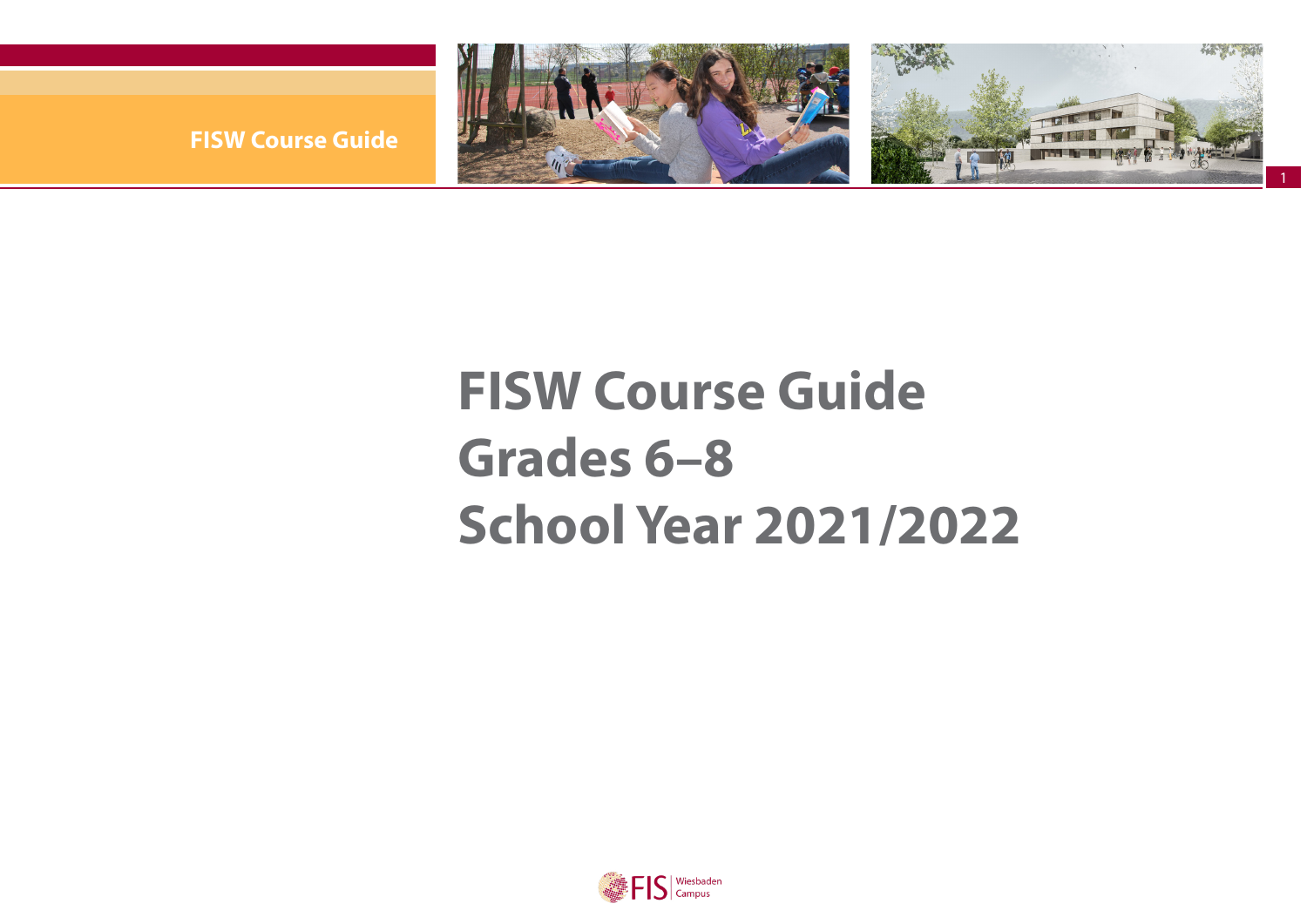## **Table of Content**

| Other Courses - Learning Support 15 |
|-------------------------------------|

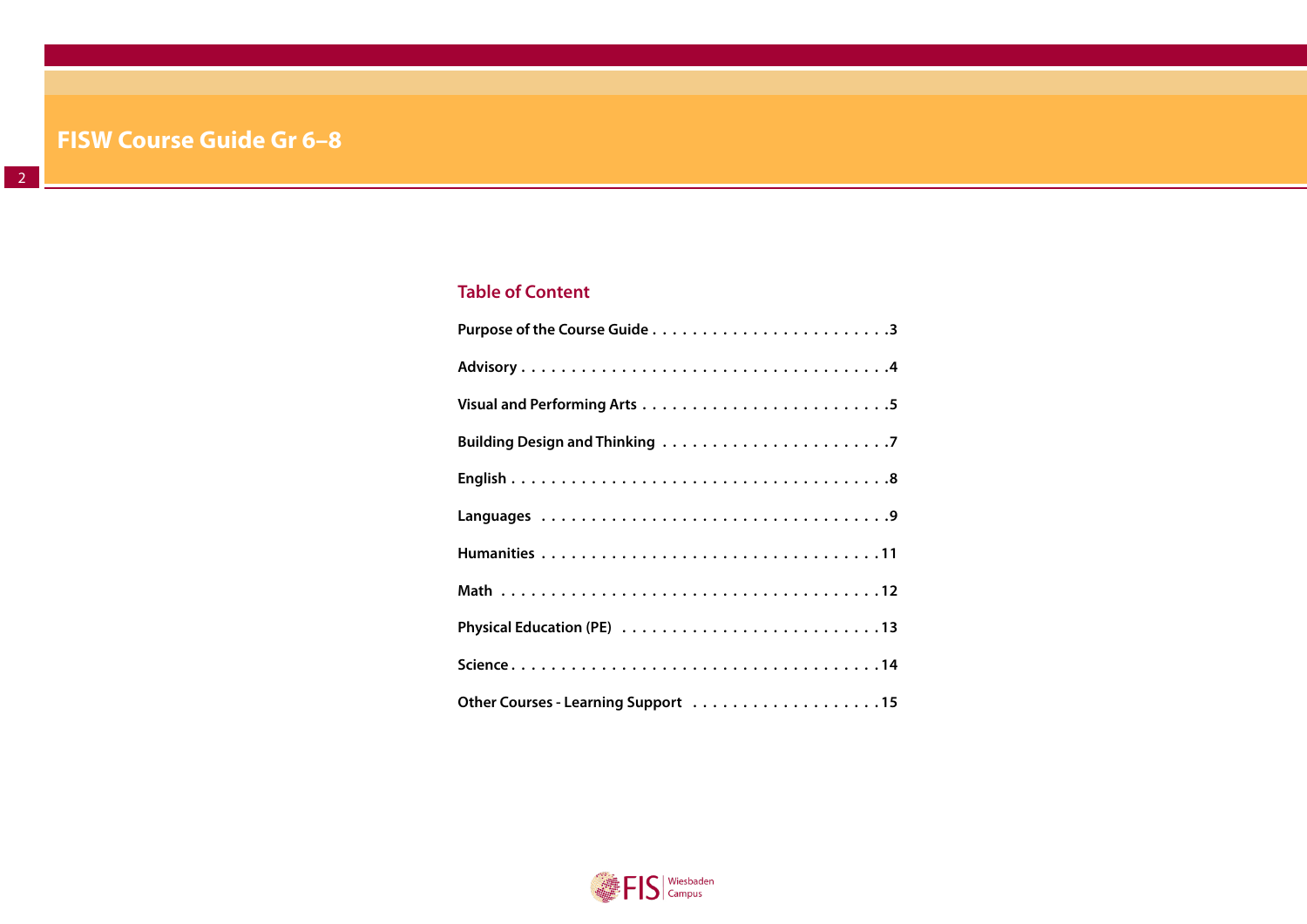



### <span id="page-2-0"></span>**Purpose of the Course Guide**

During these years of middle school, we hope to tap into the natural enthusiasm for learning that students possess by challenging them through academics and providing numerous opportunities to explore a variety of interests. Our goal is to guide students to be independent, globally aware and caring learners and citizens of the world. We are excited to share our diverse selection of courses in this course guide, which provides descriptions of classes offered in Grades 6–8. We hope students will engage in new opportunities and consider which courses will best meet their abilities, needs and interests. This booklet contains information to support students in this exciting process.

### **Course Placement**

Courses will be offered based on student interest and enrollment. If a course is cancelled due to low enrollment, students and parents will be notified and an alternate course may be chosen.

#### **Languages**

Students will be placed in language classes based on past experience, placement testing and/or prerequisites taken at FISW. Languages are offered at proficiency level and are cross age. The language faculty will consult with individual students regarding their language placement and students will require teacher permission for all levels except beginners.

### **Eventual Academic Pathways Offered at FIS in Grades 9–12**

#### **FIS High School Diploma**

All Grade 9–12 students at FIS pursue a High School Diploma. Upon successful completion of all FIS graduation credit requirements, students will receive an FIS High School Diploma accredited by the United States' New England Association of Schools & Colleges (NEASC).

In addition to the High School Diploma, in Grades 11 and 12, students may opt to pursue and, if successfully completed, earn the IB Diploma Programme. Students who do not opt to undertake the IBDP are flexible to enroll in any combination of non-IB and IB courses, provided they meet the graduation requirements.

### **The IB Diploma Programme**

In Grades 11 and 12, students may pursue the International Baccalaureate Diploma Programme (IBDP) -- a rigorous two year program, that is required by most European universities for admission and highly regarded by universities worldwide. Students must take six courses within specific subject areas in addition to the Theory of Knowledge course (a course that explores areas of knowledge and ways of knowing). In addition, students complete a 4000-word research essay on a topic of their choice.

Whether students ultimately achieve the IBDP is determined by exams taken in each of the six subjects at the end of Grade

12 in conjunction with relevant coursework completed throughout the two years. Each course is graded on a 1–7 scale (7 being the highest). A maximum of 45 points can be achieved and a minimum of 24 points are required to earn the IBDP.

3

How students perform in Grade 10 is a good indicator of whether they are suited for the IBDP. A solid foundation in subjects and strong study skills are required to successfully pursue the IBDP in Grades 11 and 12.

More information on graduation pathways can be found on the FIS counseling site and in the 9–12 Course Guide.

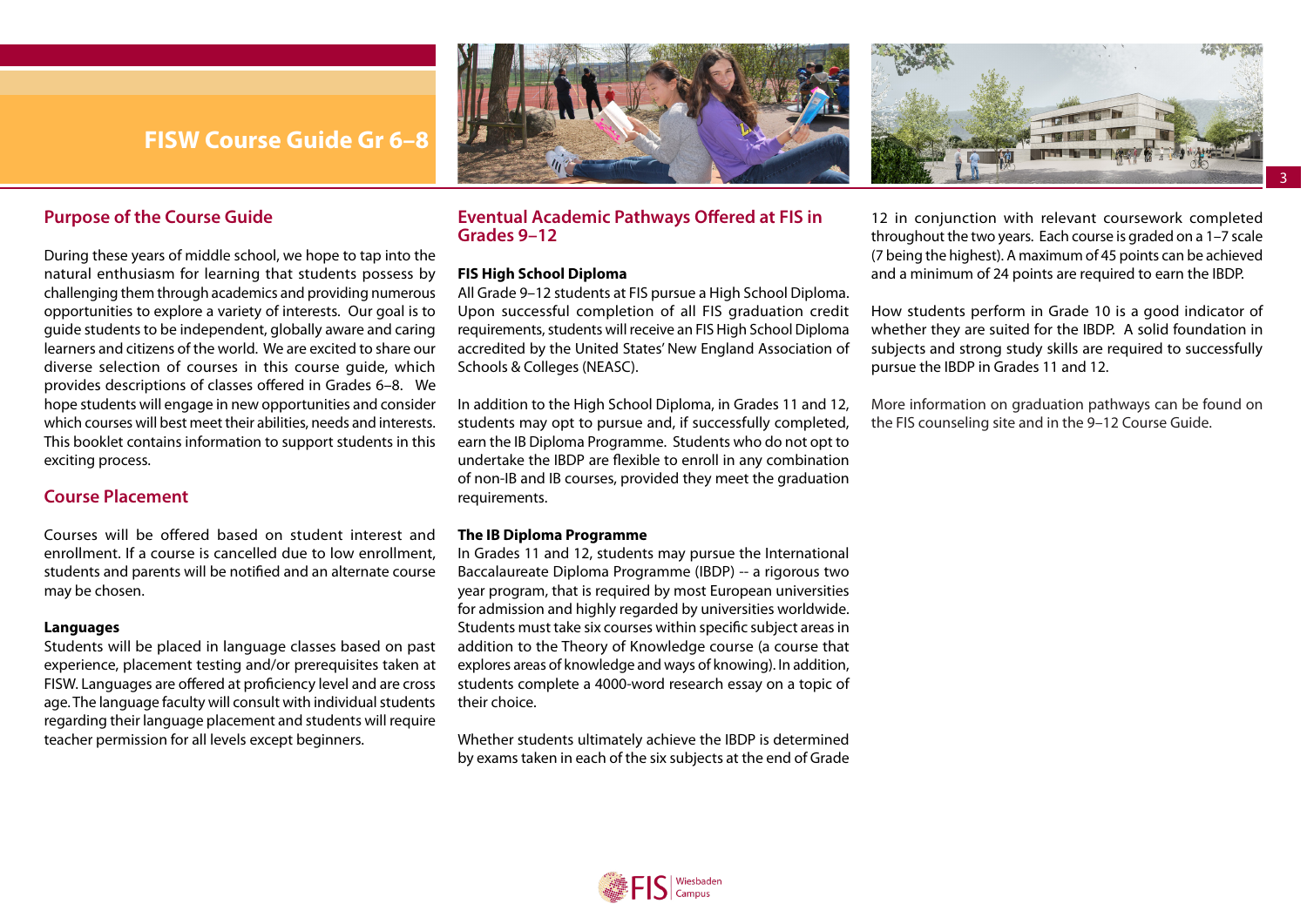### <span id="page-3-0"></span>**Advisory**

This class is scheduled for all students and is central to our well-being and pastoral care. Advisory is broken into 3 components: Advisory, Community Time and Study Hall. These three sessions enable students to build their self management, contribute to the larger community and develop a personal sense of identity. Essential to the personal, social, physical and academic progress of each student are the following four essential dynamics;

- Physical and emotional safety
- Personal support
- Responsive instruction
- Dialogue regarding personal and academic choices

At FISW, each student is allocated to an advisor who meets with them daily and who becomes a central point of contact. Our Advisory program is designed to provide opportunities for self-exploration. Discussions provide a chance to hear how others think and feel without taking excessive risks. Students learn as much about themselves as they do about each other. Our pastoral care program is implemented in a way which is tailored to adolescent development based on our PSE curriculum.

| Grade 6                                                   |                                                                                                                   | Grade 7                                                                  |                                                                                            | <b>Grade 8</b>                                                            |                                                                                                                                                               |
|-----------------------------------------------------------|-------------------------------------------------------------------------------------------------------------------|--------------------------------------------------------------------------|--------------------------------------------------------------------------------------------|---------------------------------------------------------------------------|---------------------------------------------------------------------------------------------------------------------------------------------------------------|
| <b>Sense of Me</b><br>Identity                            | Who am I?<br>Identity you tube clip<br>Making of the mask<br>Family<br>Religion<br><b>Cultural awareness</b>      | <b>Sense of Self Worth</b><br>Identity                                   | Who do I want to be?<br>Identity you tube clip<br><b>Cultural Lense</b><br>Effect of media | <b>Sense of Purpose</b><br>Identity                                       | What do I do that<br>defines who I am?<br>What talents do I have<br>that I could offer and<br>develop?<br>Whose purpose<br>anyway?                            |
| <b>Sense of Belonging</b><br><b>Healthy Relationships</b> | Friendship<br>Communication<br>Empathy<br>Belonging                                                               | <b>Sense of Self</b><br><b>Awareness</b><br><b>Healthy Relationships</b> | Types of relationships                                                                     | <b>Sense of Self</b><br><b>Connection</b><br><b>Healthy Relationships</b> | Dealing with conflict<br><b>Managing Positive</b><br><b>Mental Health</b><br>Protecting yourself<br>and your friends<br><b>First Aid</b><br>Drugs and Alcohol |
| <b>Sense of Humour</b><br><b>Resilience 1</b>             | What does it mean?<br><b>Bouncing back</b><br>What are my<br>strengths?<br>What challenges me?<br><b>Bullying</b> | <b>Sense of Control</b><br>Resilience 2                                  | Challenges of<br>Adolescence<br><b>Mindfulness</b><br>Cyber bullying                       | <b>Sense of Future</b><br>Resilience 3                                    | Challenging ideas of<br>the world<br>Conformity v Respect                                                                                                     |
| <b>Sense of Learning</b><br><b>Study Skills</b>           | <b>Learning Styles</b><br><b>Organisation 1</b>                                                                   | <b>Sense of Application</b><br><b>Study Skills</b>                       | Organisation 2<br>Intelligences<br><b>Effective Strategies</b>                             | <b>Sense of Achieve-</b><br>ment<br><b>Study Skills</b>                   | Using self-respect as a<br>lens for success<br>Mapping the journey<br>Facing Reality and<br>Possibilities                                                     |

Year-long class - meets 3 out of 5 days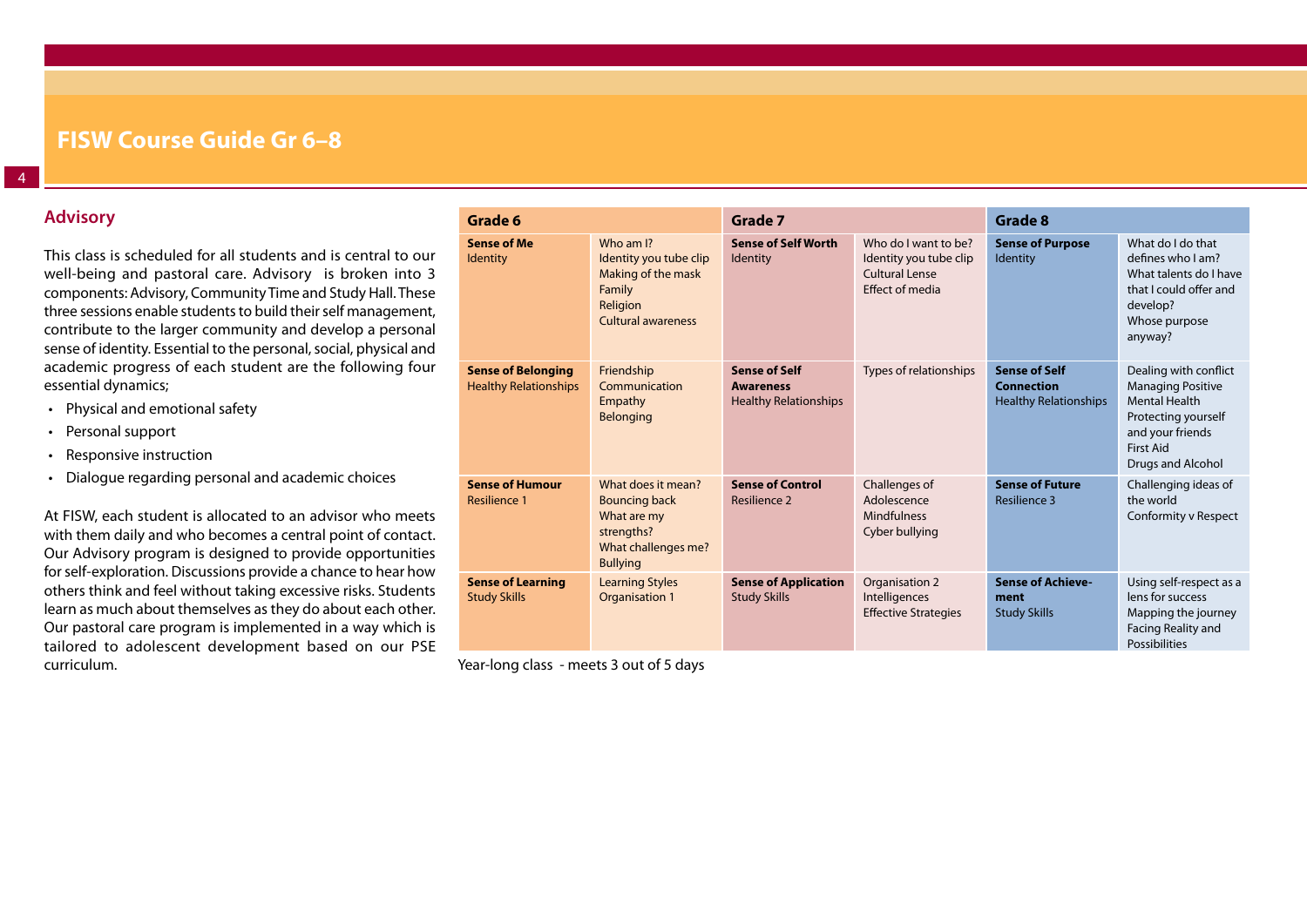

### <span id="page-4-0"></span>**Visual and Performing Arts**

In Grades 6, 7 and 8 all students are offered the opportunity to take one Performing Art Elective course per year. Currently they can choose the following courses: Drama & Music, Visual Arts Programming in the Arts, and Digital music. They can also choose a musical elective course at least once over these three years - Band / Keyboard / Percussion / Guitar / Strings.

Apart from the elective courses, grade 6 students have a Drama course, grade 7 students have Design and Technology and grade 8 students have Visual Arts.

During the second semester all Grade 6–8 students participate in a theater production - performing as actors, participating as musicians, set designers, make-up and lighting artists, and backstage/technical assistants. Rehearsals for the production are held during school, and one weekend before the performance.

### **Visual and Performing Arts**

*Students must choose:* 

### **Instrumental Ensemble Performing Arts Electives 6–8 (Band / Keyboard / Percussion / Guitar / Strings)**

Each year students select an instrument which they will learn to play as part of a class ensemble, and work together in groups. The classes cater for students of all stages of instrumental learning, from beginner, to intermediate to more experienced.

All students will perform at least twice a year as part of a concert, giving them the opportunity to share their group and ensemble learning.

*They also select one of the following:* 

#### **Digital Remix - Performing Arts Electives 6–8**

Students utilise music theory and electronic musical applications in a practical setting, to create their own original music, as well as remixes of existing pieces. They explore composing and arranging music in different styles, for different purposes, and listen to a range of music, practising research skills and analytical thinking. These experiences equip them with musical tools which they can use to invent incidental music for the Grade 6–8 theater production, and can build on to compose their own music in the future.



5

### **Design Technology - Performing Arts Elective (Animation) 6–8**

The basic intention of the animation lessons at FISW is to give the students an insight into the various techniques of the art of animation. In addition to using different technologies, the students also learn the history of animation. In the lessons, the students are instructed to implement their own ideas and to realize them with new technology such as computers or through ancient procedures. Digital storytelling is also on the schedule.

Here the students learn the difference between linear and nonlinear narration.

With the educational visual programming language Scratch and some of its derivatives, new techniques such as interactive storytelling and experiencing such stories will also flow into the classroom. This course also explores modern technologies such as computer-based video editing and arranging ideas into soundtracks for the animations.

#### **Drama and Music - Performing Arts Elective 6–8**

First semester - Students study: Storytelling - characterization, tableaux, devising scenes, Creative Storytelling via improvisation, body percussion, group-devised choreography. Second Semester: Student directed play with self-devised music. Rehearsals for the production are held during class and one weekend before the performance.

Year-long class- two blocks a week

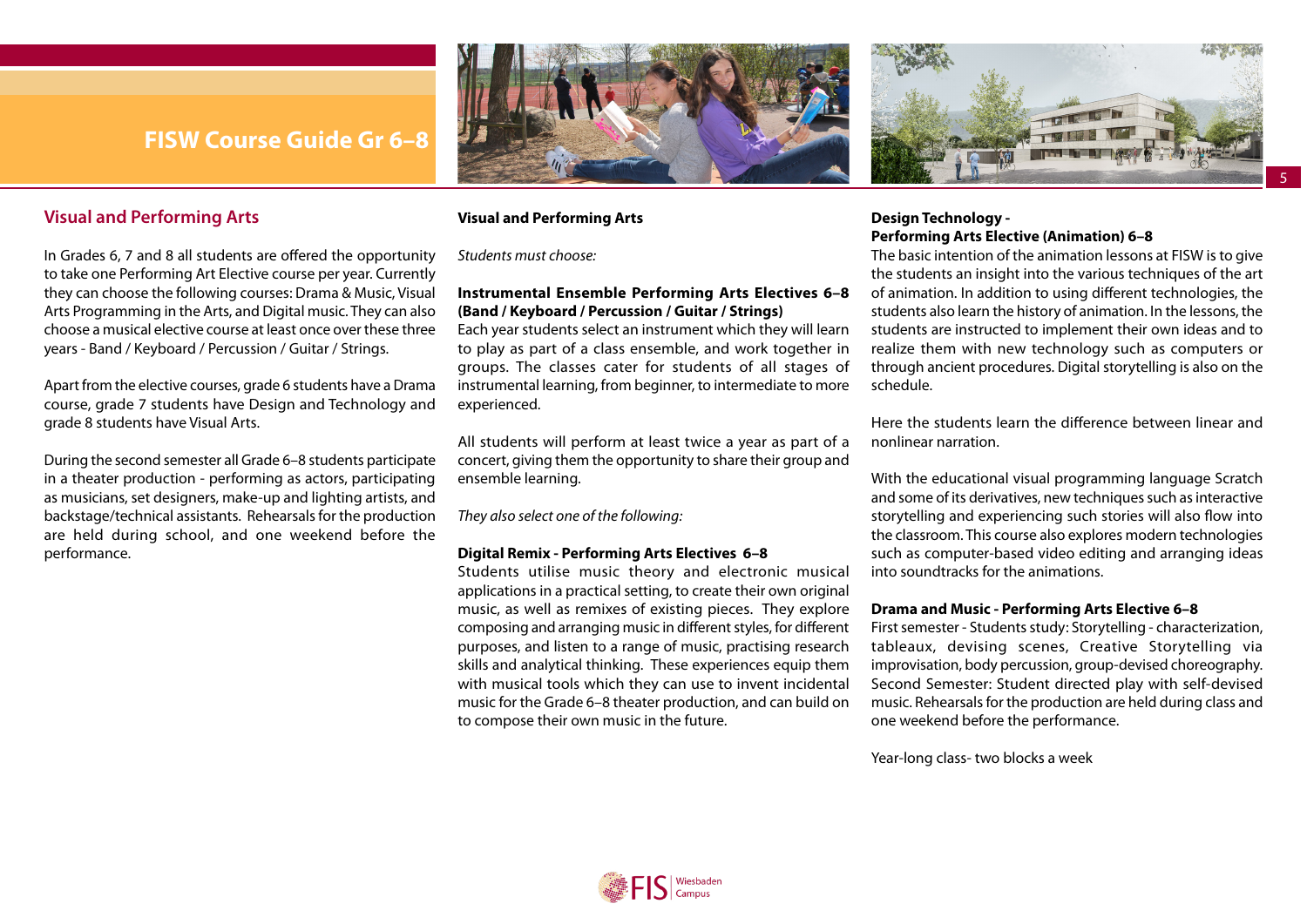### **Visual and Performing Arts**

#### **Visual Art - Performing Arts Elective 6–8**

This class works to build in students an understanding of how to use their skills and a variety of media to work toward the goal, in Semester 2, of preparedness for extensive collaboration with the Theatrical Performance. This is done by developing drawing, painting, observational, and three-dimensional creation skills as they explore connections between the real and abstract world. Students also work to recognize links between meaning and abstraction and to appreciate that expressivity and emotion can be integral parts of meaningful work. Students learn to recognize and interpret historical and cultural precedents in visual arts as well as integrating traditional methods of working with 21st century technologies.

In addition Grade level classes also take place.

#### **ELEMENTS OF MUSIC 6**

Students explore aspects of musical notation and theory to design their own compositions. These compositions will then lead to performance elements and understanding the importance of musical history and how it has impacted modern music today. Working in groups and exploring deeper student focused interests will be at the foundation of the work.

Year-long class - meets once a week

#### **Design Technology - Grade 7**

Design Technology is a practical subject focused on problem solving. Students will develop skills, knowledge and understanding of the design cycle and technologies in order to use information, materials and processes to help devise practical solutions to design challenges.

The fundamental components of all Design Technology work is grouped into six dimensions, (1) Identifying Needs, (2) Researching, (3) Generating Ideas, (4) Developing Solutions, (5) Realising Solutions, and (6) Evaluation. These dimensions are encountered in the Design Cycle used as the structure for each unit. Students will investigate a design context, tools and equipment before planning, producing and evaluating a solution.

Essentially Design Technology is about learning how to adapt to new experiences and to approach problems with the appropriate skills and relevant techniques to identify the important elements and, crucially, to develop the optimum solution. The students also engage with a range of computational thinking strategies and environments, and learn to use programming in conjunction with microprocessors.

#### **Visual Art 8**

In Visual Arts students build upon skills they had explored in their elementary years and expand on these by incorporating the elements of art and principles of design into all aspects of their work and critical review. Students discuss artworks and artists and recognize the uniqueness of their individual point of view while expanding their understanding and allowing for additional points of view. They will build on drawing, painting and sculptural skills while also being given the freedom to explore new media. Students are challenged to demonstrate personal initiative and research how history and culture influence art through a Modernist research essay and work of art based on the style of the artist they investigate.

Year-long class - meets once a week

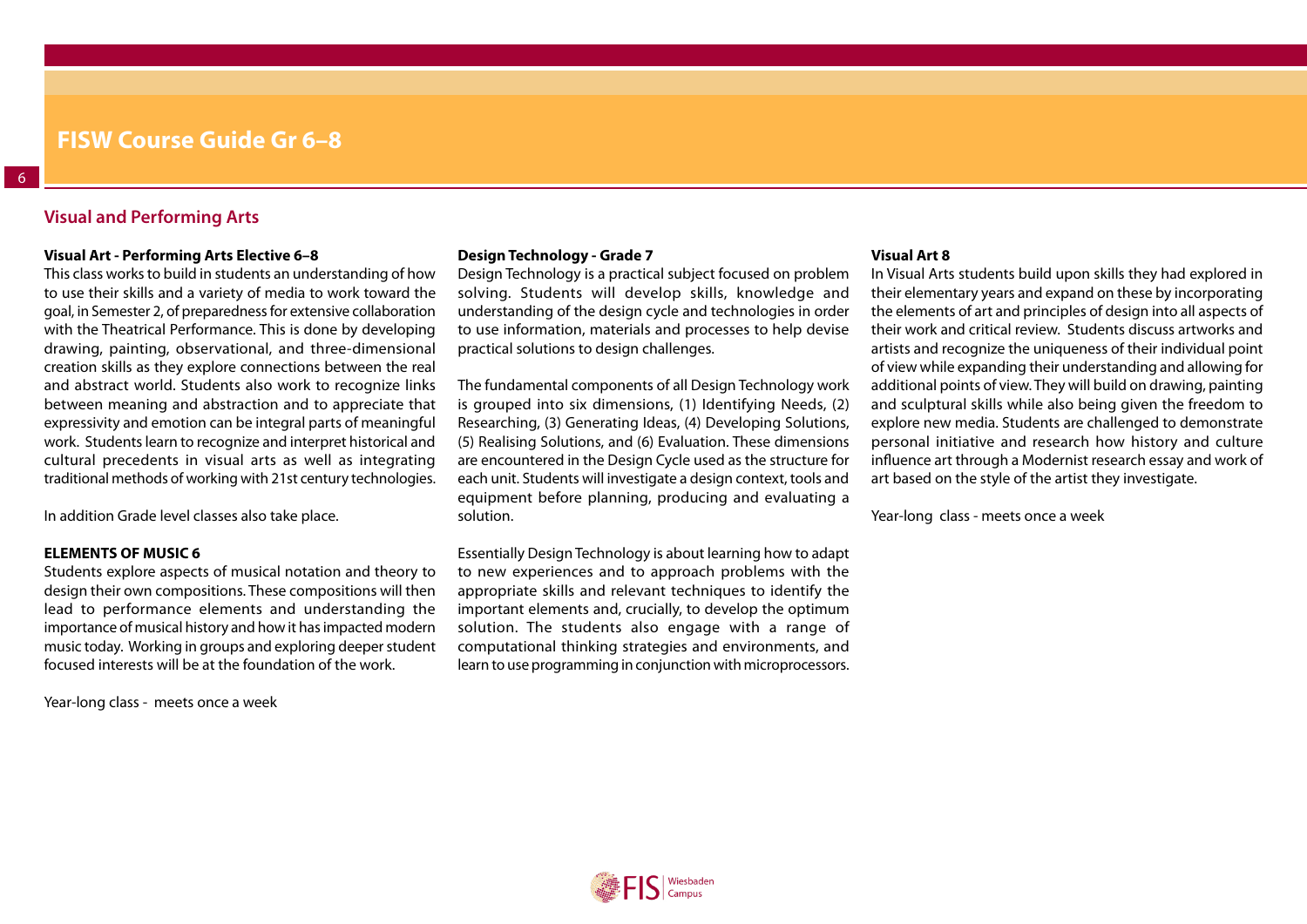



7

### <span id="page-6-0"></span>**Building Design and Thinking**

### **Design for Innovation and Sustainability**

During this elective course, students will collaborate in sustainable action projects on and off campus and propose projects that address sustainability issues. This course teaches a process of ideation, validation and prototyping with a solutions-based approach to solving problems. Students will develop an innovator's mindset while engaged in critical thinking and meaningful, personalized learning. Empowering students to be daring, brave and lead.

Meets 3 times a week

### **Divergent Learning**

All students in Grades 6-8 take this as a compulsory course. Students will explore divergent thinking as a means to creativity, collaboration and new learning. Students will experiment with thinking outside the box, personal inquiry and deepen their understanding of themselves as learners. Experiences will emphasize creativity, risk-taking, game-based learning, collaboration and self-evaluation.

Meets 1 time a week

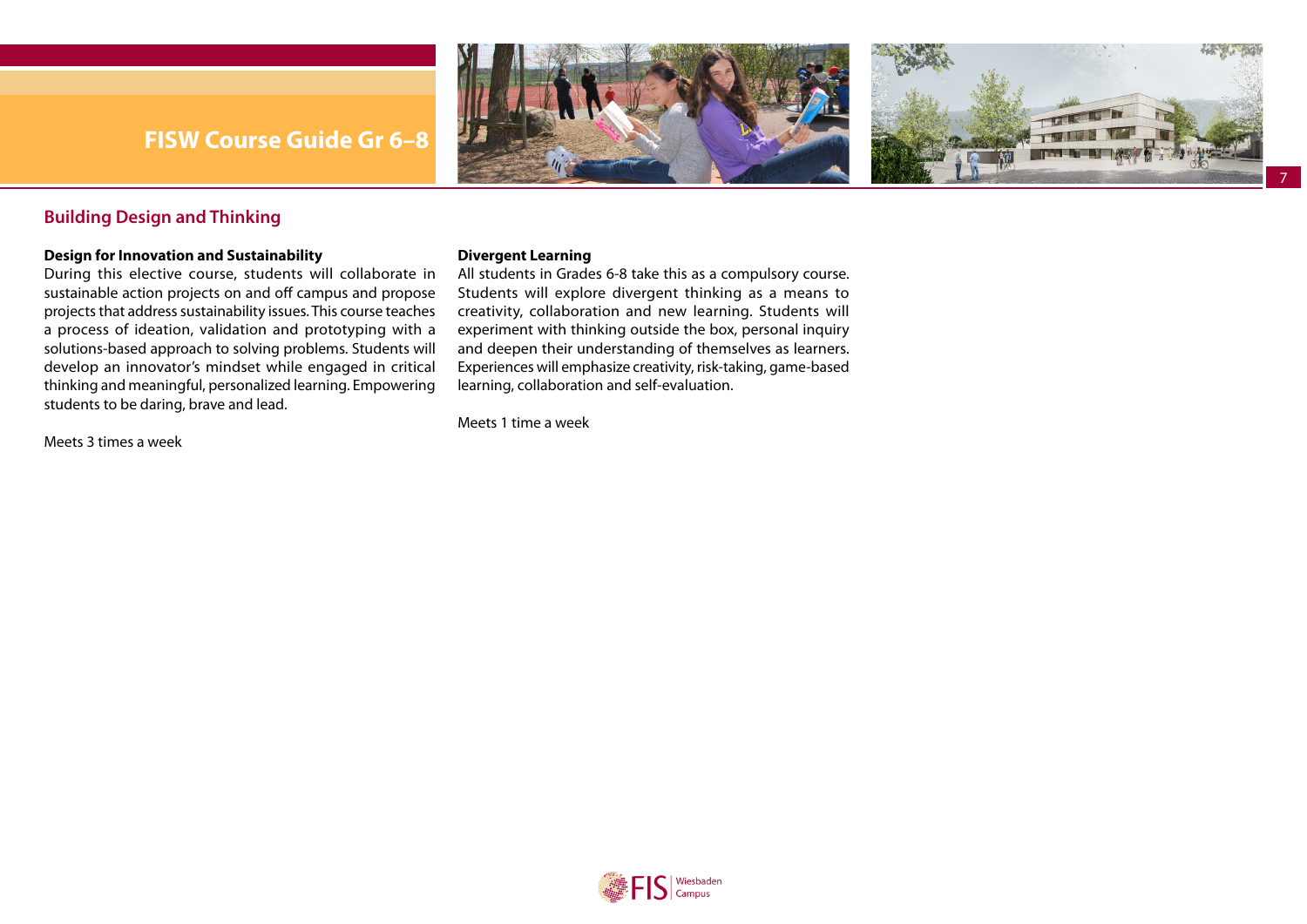### **English**

<span id="page-7-0"></span>8

In Grades 6–8, the English Language and Literature classes and the English Language Acquisition classes are organized around concept based units. All students are required to take the appropriate grade level English Language and Literature course each year unless enrolled in English Language Acquisition 1.

**English Language and Literature 6** is a course where students gain fundamental language skills that help them form a strong foundation for comprehension and analysis in all areas of learning. It begins with a focus on identity and self as they enter the middle school with text available in multi-languages. We also hope they will develop a love of literature, and an awareness of the interaction between culture and text. The curriculum covers a wide range of skills, genres, and themes that include story elements and creative writing. In writing, students examine the elements of an effective paragraph, and learn to write analytical essays. In reading, students apply active reading strategies to read various genres more critically. Students identify and work to eliminate conventional errors such as fragmented sentences and run-on sentences, as well as other mechanical errors.

Year-long class-meets 3 out of 5 days

**English Language and Literature 7** is a course where students continue to build fundamental language skills that help form a strong foundation for all areas of learning. Exploring concepts to connect students to the world around them and develop critical thinking is at the heart of their study.Students are encouraged to make connections between different types of texts, literary and non-literary. They develop their informative, persuasive, and imaginative writing and speaking, and their comprehension and analysis of fictional and non-fiction texts. This course emphasizes structuring persuasive essays. Seventh graders are introduced to the critical analysis of film.

Year-long class-meets 3 out of 5 days

**English Language and Literature 8** helps students further consolidate fundamental language skills and add depth to their informative, persuasive, and imaginative writing and speaking. This course promotes students' social and academic development by emphasizing a greater sense of independence and individual responsibility. Students are encouraged to identify connections between different types of texts and consider why certain text types are used for particular purposes. Students will refine their essay writing skills and also learn how to debate a contentious topic. As students prepare to transition to Grade 9, they are able to begin synthesizing their understanding and capabilities in using language to express ideas and demonstrate learning. The transferability and purpose of English is focused upon to enable students to grasp the Kaleidoscope of possibilities that language learning offers as well as to see language as not always limited to English language.

### Year-long class-meets 3 out of 5 days

**English Language Acquisition (ELA) 1** is a three period course. Students in ELA 1 do not take Spanish or other additional classes according to needs. The overall ELA course assists students in acquiring the English knowledge and skills that they need in order to function and communicate

proficiently in all academic disciplines. The course develops basic reading and writing skills and fundamental conversational and academic vocabulary. Furthermore the course develops speaking and listening skills to an active conversational level. The course aims to develop a basic grammatical accuracy and enforce students' ability to complete other subject assignments to a good standard. We devote some time to offer support in other classes when needed to help them circumvent languagerelated obstacles.

Students are placed in ELA 1 based on testing and teacher recommendation.

Semester or Year-long class. Meet up to nine periods per week.

**English Language Acquisition (ELA) 2** is a three period course. Students in ELA 2 do not take Spanish. The course aims to help students develop critical reading, listening, writing and research skills and academic vocabulary at a proficient level. The course helps students develop grammatical accuracy and an academic vocabulary that is aligned with the curriculum in other classes so it allows students to be supported in their ability to complete other subject assignments to a good standard. As well as focusing on language acquisition, we devote some time to helping students understand and complete assignments in their other classes.

Students are placed in ELA based on testing and teacher recommendation.

Semester or Year long class. Meet three periods per week.

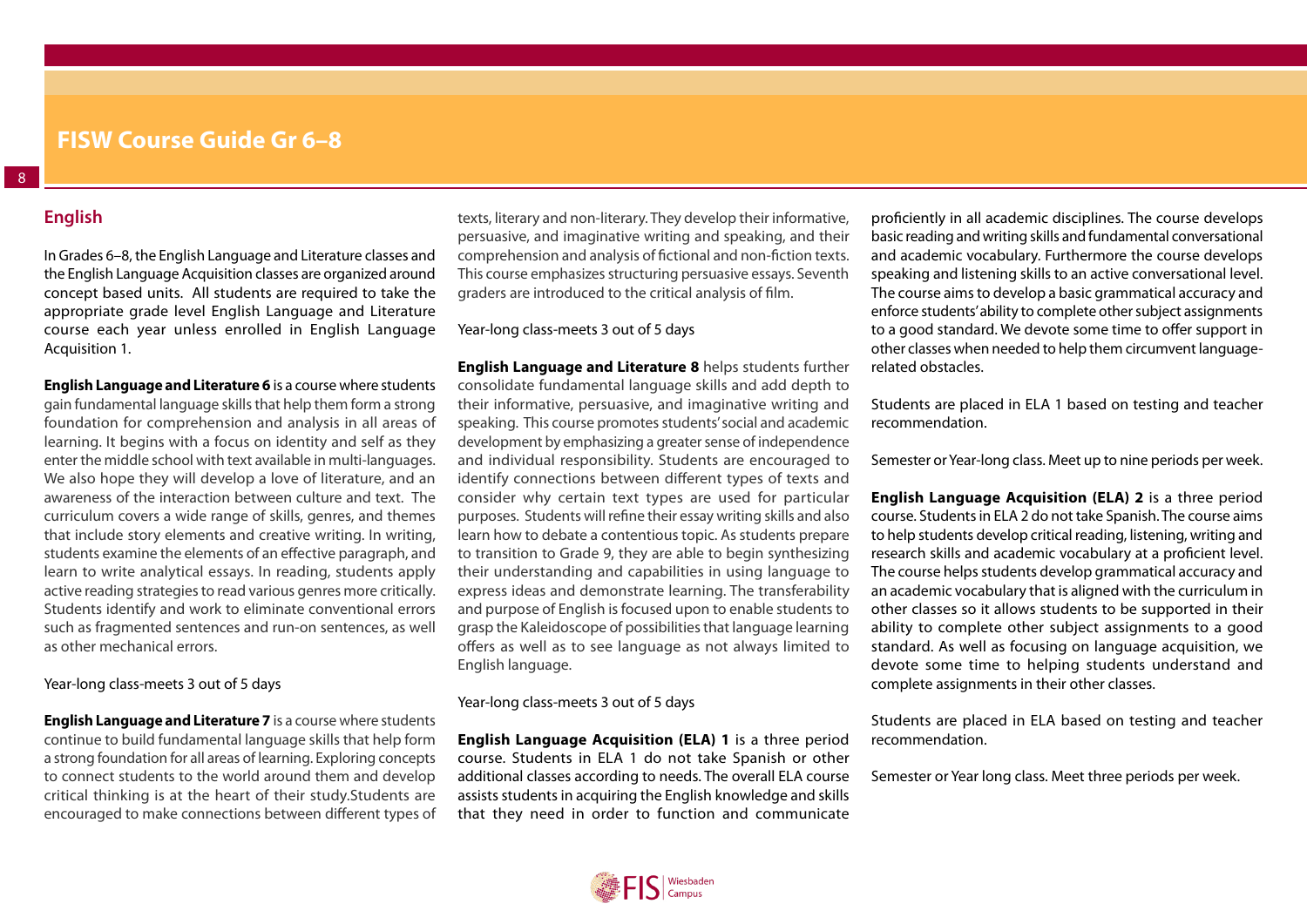



### <span id="page-8-0"></span>**Languages**

Students in Grades 6–8 are required to take German. Language and Literature classes are for near-native or native speakers. Students may also study Spanish unless they are enrolled in an English Language acquisition course.

**G6 German Language Acquisition** Level 1, G7 German Language Acquisition Level 1, G8 German Language Acquisition Level 1 These courses introduce students to German language, life and civilization and are designed to facilitate their living in the Frankfurt area. The courses aim to enable students to comprehend and speak basic German. Cultural similarities and differences and knowledge of Germanspeaking countries are also included. The objectives are to develop the skills of listening, reading, speaking and writing at a basic level. Students learn basic vocabulary and set phrases.

**Prerequisites:** based on student proficiency level, teacher recommendation and placement test

Year long class-meets 4 out of 5 days

### **G6 German Language Acquisition Level 1-2, G7 German Language Acquisition Level 1-2, G8 German Language Acquisition Level 1-2**

These courses enable students to ask and answer simple questions, to initiate and respond to simple statements, and to work on conversational fluency. Students' vocabulary is enlarged on topical themes. Writing relevant to the course topics is practiced. Specific attention is given to German culture in Germany.

**Prerequisites:** based on student proficiency level, teacher recommendation and placement test

Year long class-meets 4 out of 5 days

**G6 German Language Acquisition Level 2-3, G7 German Language Acquisition Level 2-3, G8 German Language Acquisition Level 2-3 These courses are aimed at increasing students' ability to handle most social and general conversations and to communicate on definite topics relating to particular interests with a reasonable degree of accuracy; also to improve reading and comprehension skills with emphasis on fluency and pronunciation. Writing skills are developed with focus on clarity and reasonable accuracy.** 

**Prerequisites:** based on student proficiency level, teacher recommendation and placement test

Year long class-meets 4 out of 5 days

### **G6 German Language and Literature, G7 German Language and Literature, G8 German Language and Literature**

9

This class is offered to native and near-native students whose aim is to strengthen their German skills through the exploration of literature and culture, to develop their proficiency, or to become candidates for the German Language A IB programs in grades 11 and 12. It offers a wide range of literary and nonliterary text types, writing styles and techniques, allowing students to comment on the significance of any possible contexts, audiences, purpose, and the use of linguistic and literary devices, as well as developing students' appreciation of literature. These courses also stress mastery of grammar, spelling, sentence structure and punctuation, and competence in various types of writing.

**Prerequisites:** native or near-native command of German

Year long class-meets 4 out of 5 days

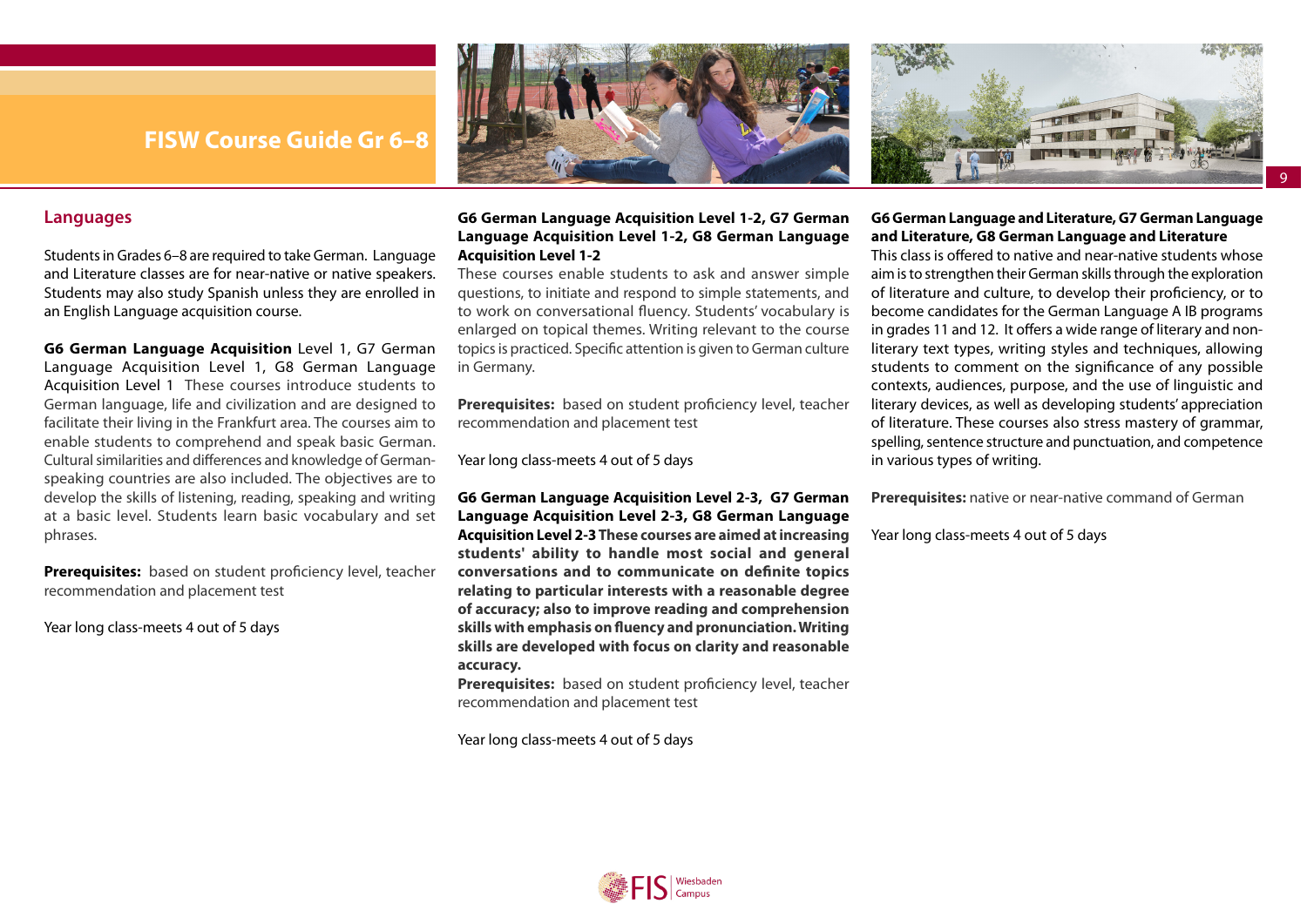### **G6 Spanish Language Acquisition Level 1**

The objectives of this course is to introduce the development of correct pronunciation, recognition and use of simple word patterns in the present tense, and the assimilation of basic elements of grammar and spelling. Emphasis is placed on communication in everyday life situations.

**Prerequisites:** based on student proficiency level, teacher recommendation and placement test

Year long class-meets 3 out of 5 days

### **G7-8 Spanish Language Acquisition Level 1**

This course is comprehensive and academically challenging, combining the Beginner and Intermediate courses in one year of study. Students are able to handle the present and past tenses by the end of the course and have a broad range of vocabulary and expression in the language.

**Prerequisite:** based on student proficiency level, teacher recommendation and placement test

Year long class-meets 3 out of 5 days

### **G7-8 Spanish Language Acquisition Level 2**

The objectives of these courses are to further the development of correct pronunciation, recognition and use of more advanced word patterns, as well as assimilation and expansion of basic elements of grammar including the past tense. Emphasis is placed on everyday conversation.

**Prerequisites:** based on student proficiency level, teacher recommendation and placement test

Year long class-meets 3 out of 5 days

### **G7-8 Spanish Language Acquisition Level 2/3**

The objective of this course is to solidify the vocabulary through deeper study of familiar themes and the grammatical focus is the formation and use of the past tenses as well as the conditional and future forms. Emphasis is placed on written expression as well as an increased fluency and comprehension.

**Prerequisites:** based on student proficiency level, teacher recommendation and placement test

Year long class-meets 3 out of 5 days

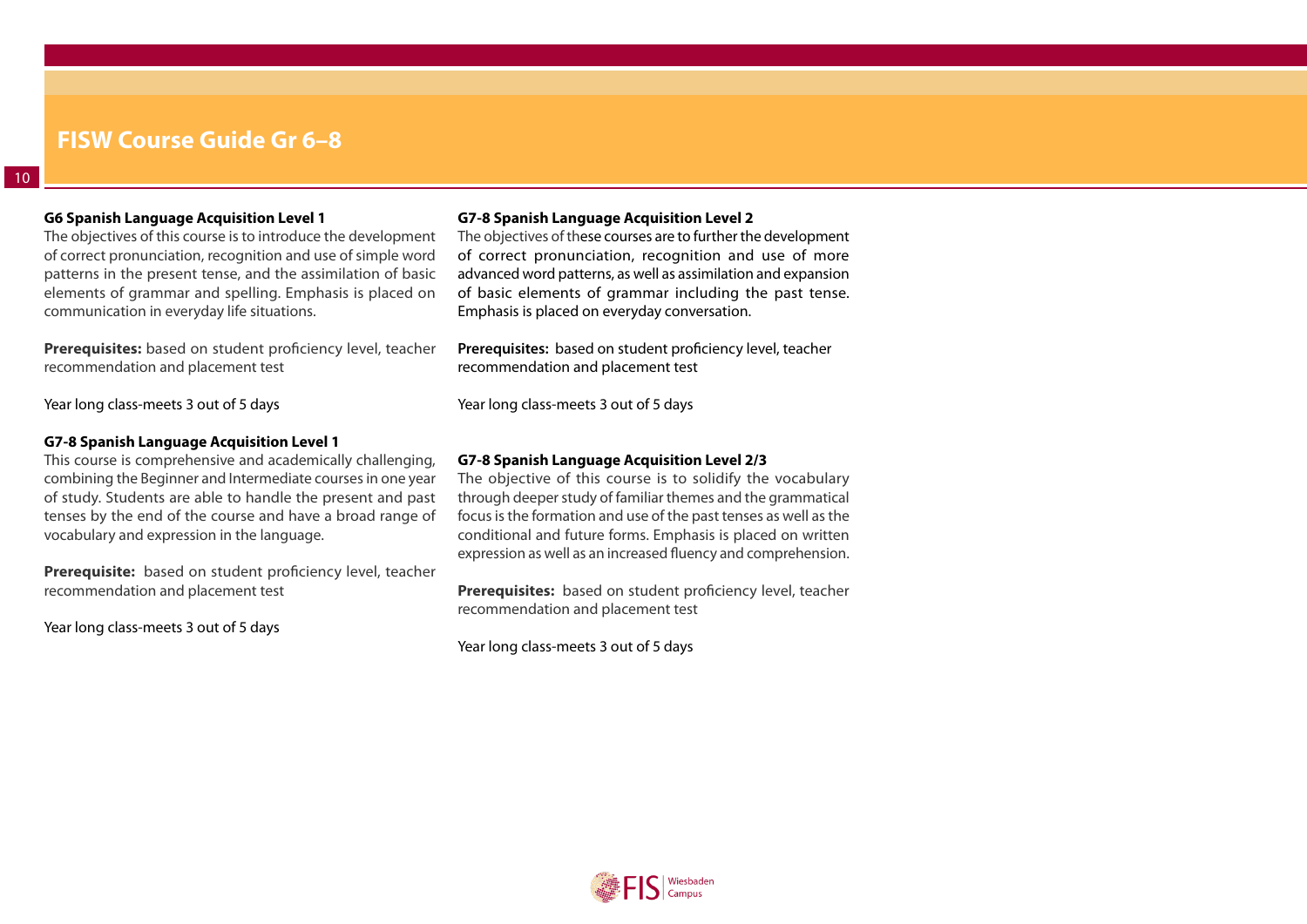

### <span id="page-10-0"></span>**Humanities**

Humanities classes in Grades 6–8 include geography and history and all students are required to take the appropriate grade level Humanities course each year unless enrolled in English Language Acquisition 1.

**Humanities 6** begins with coursework exploring spatial views of the world through forms and mapping. The course progresses into early human/hominid development, and looking at human civilizations. They continue their inquiry into relationships between places and patterns of environmental and cultural characteristics, as well as conflict. Students will consider solutions and consequences, separate evidencebased claims; and communicate and act upon what they learn.

**Humanities 7** encourages students to develop a global understanding of historical issues and becoming economic global citizen.The course begins with a study of perspectives through the changes in ideas that occurred between the Middle Ages, the Renaissance and the influence these periods had on modern day thinking. Students progress into a study of systems through trade and exploring alternatives to modern day issues. They examine their role in the global market and economic decision making while evaluating the impact we as individuals have in a global society.

Year-long class - meets 5 out of 8 days

Year-long class - meets 3 out of 5 days

**Humanities 8** focuses on students developing the capacity to know, analyze, explain and argue about interdisciplinary challenges in our social world. Students investigate the forces of the environment and explore roles that individuals play in sustainable solutions. The residential trip is linked to a complex study on the value of culture and the difficulties or value of maintaining culture in a diverse world, focusing on a case study of Mallorca. As the year develops, emphasis is placed on understanding the political world and a view of how people are responsible for change forms the basis of a historical focus on the role revolutions have played in influencing change. There is scope for students to select a revolution which relates to their cultural background to study in conjunction with a reflection on the role of the French revolution and Industrial revolution. The year finishes with a deeper look into the ways in which structures of government help societies achieve common goals and build relationships. This final unit specifically makes students aware of the processes and structures that exist within Germany and the European Union. To support the work in this class,English is often integrated to enable students to make better connections and understand how to apply and demonstrate their knowledge.

Year-long class - meets 5 out of 8 days

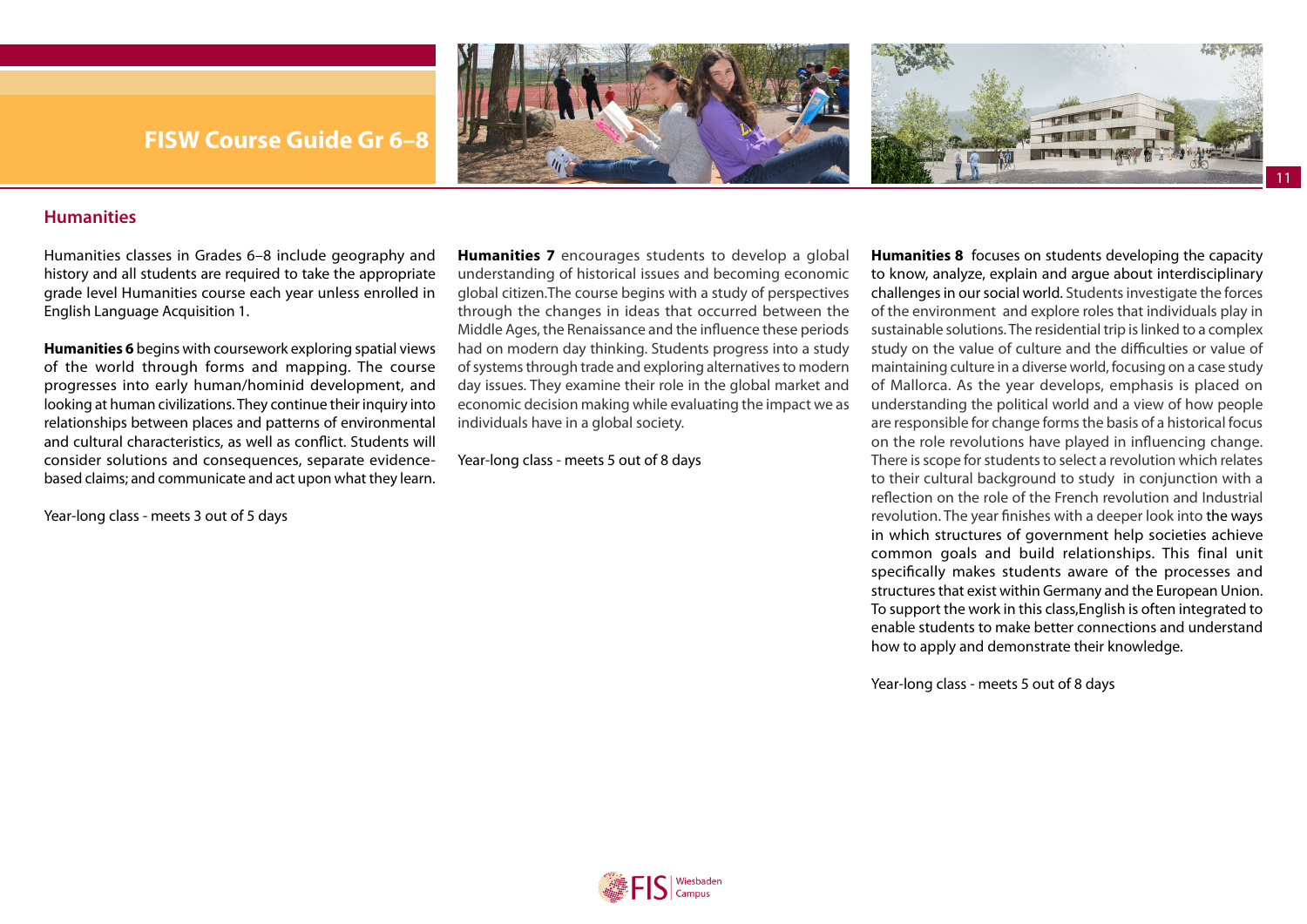### **Math**

<span id="page-11-0"></span>12

All Grades 6–8 students follow an integrated mathematics program and are required to take the appropriate grade level course. Topics are taught from each of three strands: Number and Algebra, Measurement Geometry, and Statistics and Probability. Students are taught in mixed ability groups. Please see the **[Math Progression Chart](https://docs.google.com/presentation/d/1sXOF1aVR5suX3-Tdn1ZNHyTuuv7t3gqmB90FcfkXOxg/edit#slide=id.g6f3d2a6f0a_0_6)** below:

**Math 6** students develop their understanding of mathematical concepts and further reinforce the procedural skills they learned in elementary school. They will inquire into numbers and how they are classified based on their properties and patterns. Other units of study include: Geometric Thinking and Data & Statistics. Students are nurtured to be confident. creative users and communicators of mathematics, able to investigate, represent and interpret situations in their personal lives.

#### Year-long class-meets 4 out of 5 days



**Math 7** students develop increasingly sophisticated understanding of mathematical concepts and further reinforce their procedural skills. Students are encouraged to recognise the connections between the areas of mathematics and other disciplines and appreciate mathematics as an accessible, important aspect of lifelong learning. Units of study include: Numbers and Algebra - Relationships, Algebraic Expressions, Ratios, Logic, Proportionality & Transformations.

### Year-long class-meets 4 out of 5 days

**Math 8 and Math 8 Extended** In Grade 8 there are two levels of math - Math 8 and Math 8 Extended. Both courses cover a common base of learner expectations and are taught in parallel in one class. The Extended course progresses with increasing depth while extending students while integrating multiple mathematics concepts with real world application. Units of study include: Linear Equations & Functions, Quadratic Functions, Pythagoras Theorem & Radicals, Data and Modeling and Systems of Equations.

Year-long class-meets 4 out of 5 days

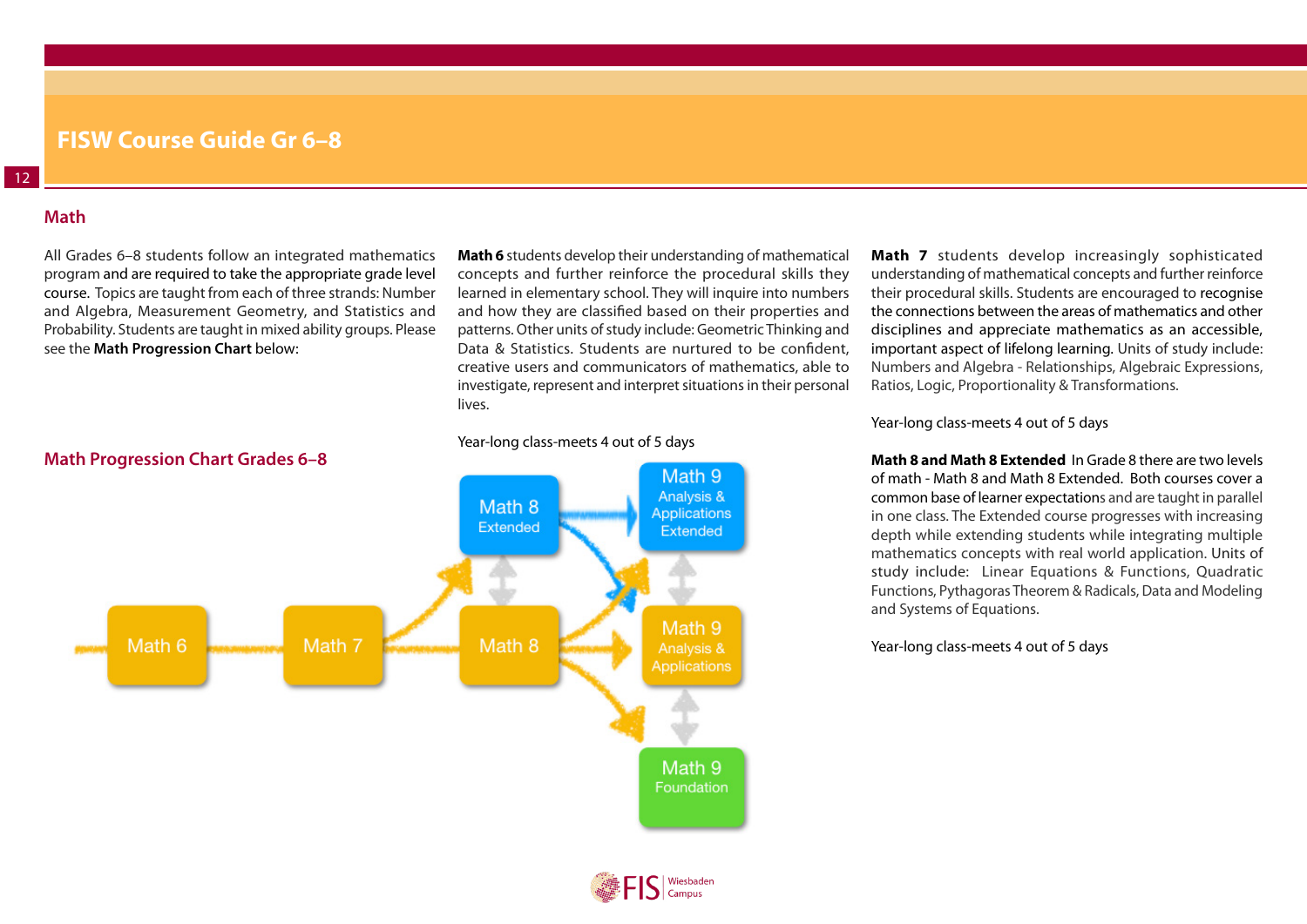<span id="page-12-0"></span>





13

### **Physical Education (PE)**

PE teaches basic fundamentals of a wide variety of individual, dual, and team activities. Courses take place two periods per week. One course is at grade level while the second is in a mixed grade environment through the elective section.

**[Physical Education 6](https://fis-public.rubiconatlas.org/Atlas/Browse/View/Map?CurriculumMapID=121&YearID=2020&SourceSiteID=&)** activities emphasize cooperation, rules, strategies, sportsmanship, and safety for fair play in a variety of team games and cooperative tasks. Students are assessed on their individual fitness level, attitude, behavior, effort, and skills.

Year-long class-meets 1 period per week

**[Physical Education 7](https://fis-public.rubiconatlas.org/Atlas/Browse/View/Map?BackLink=12578&CurriculumMapID=122&YearID=2020&SourceSiteID=)** teaches students how to work cooperatively with classmates, enjoy physical activity, apply basic rules when playing games, understand body and spatial awareness, make connections between skills that are used across games, and understand the importance and significance of games to health and wellness.

Year-long class-meets 1 period per week

**[Physical Education and Health 8](https://fis.rubiconatlas.org/Atlas/Browse/View/MapDescription?CurriculumMapID=3175&)** Units include: fitness games, fitness testing, lacrosse, badminton, handball, street dance, track and field and striking and fielding. Health lessons are part of PE in Grade 8. Health topics include: components of fitness, heart rate, substance abuse, contraception, nutrition and more.

Year-long class-meets 1 period per week (Health is one of the electives)

The following class is also taken in conjunction with the core class.

**Physical Activity for Life 6–8 (PE Rotation)** All students in Grades 6-8 will take part in a wide range of experiences within and across the new physical education strands. Offerings include traditional games and sports, as well as alternative and new physical activities. Throughout the course students will be placed in multi-age groups and rotate through four strands of learning; Personal Health and Well-Being, Movement Competencies and Concepts, Active Living and Individual Pursuits. The goal for students is to participate in as many novel and new physical activities with the hope to incorporate these into life long habits. The duration of each course is ten weeks. A final, school wide unit for individual pursuits culminating in a sports day event will end the school year.

Each consecutive six week course takes place 1 period per week

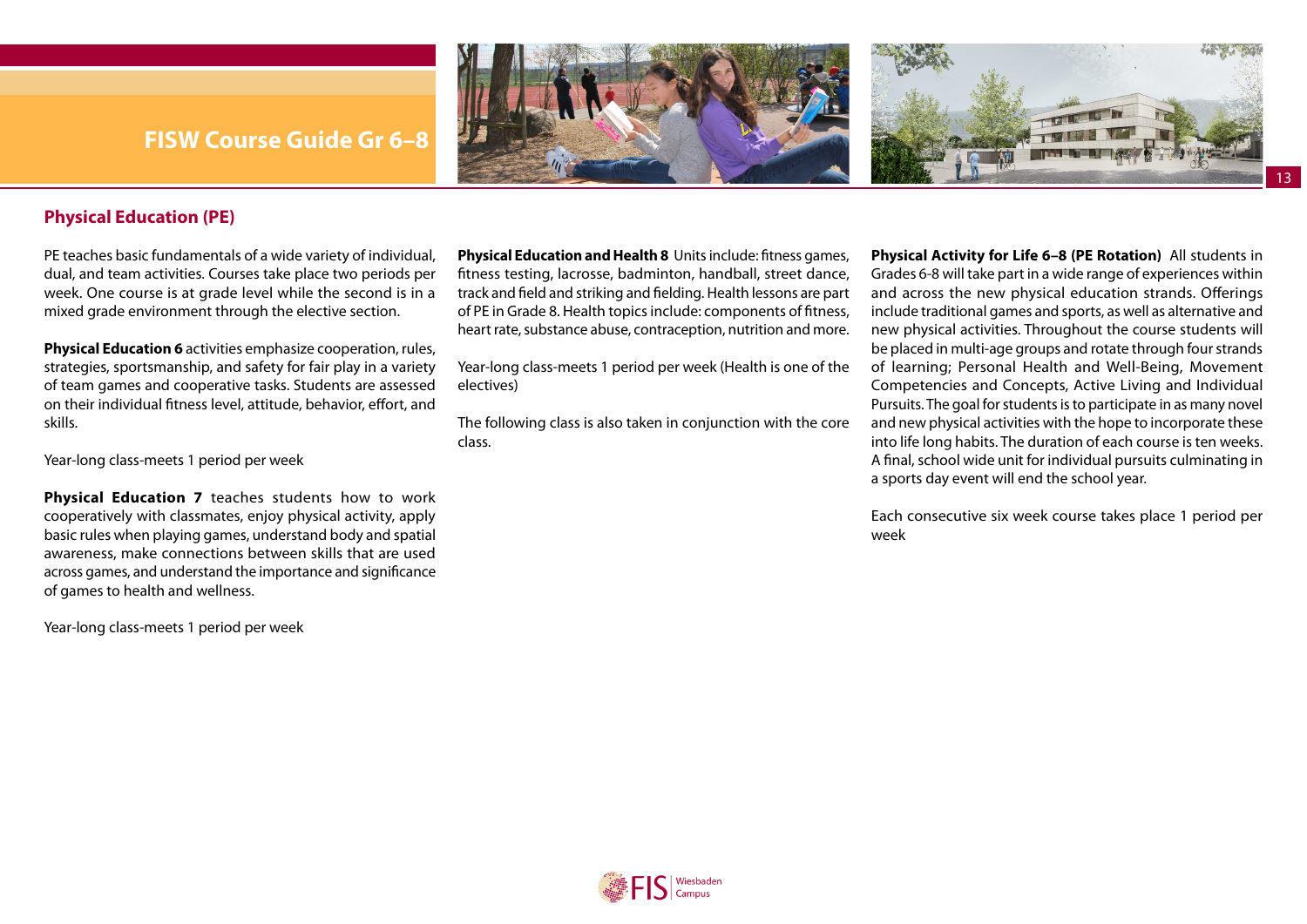### **Science**

<span id="page-13-0"></span>14

Science in Grades 6–8 is an integrated course and all students are required to take the appropriate grade level science course each year. Students are asked to be scientists and engineers as they learn the practices and behaviors to investigate and build models and theories about the natural world and systems. The aim is to provide students with a good foundation of scientific knowledge enabling them to make informed judgments and decisions about scientific issues and to use the acquired scientific process skills for successful problem solving.

**Science 6** begins as a journey from molecules to organisms as students inquire into cell theory, interacting body systems, animal behaviors and plant structures, environmental and genetic growth factors, and information processing. The course progresses through studies of heredity, Earth's systems, thermal energy and human activity.

Year-long class - meets 3 out of 5 days

**Science 7** begins with an inquiry into matter and chemical reactions. They continue their journey of patterns by studying interdependent relationships in ecosystems and inquiring into Earth's systems. They study the effects of resource availability as well as energy flow through matter.They finish up the year by making connections to human impact on Earth systems.

Year-long class - meets 3 out of 5 days

**Science 8** begins with a study into natural selection and adaptations. They continue their progress with a study of forces and energy with an emphasis on potential and kinetic, collisions and electromagnetic. They then inquire into matter and energy as identified in the natural world. This includes an inquiry into photosynthesis, food and chemical reactions, and resource availability. The year wraps up with a developing understanding of waves and electromagnetic radiation.

Year-long class - meets 3 out of 5 days

After Science 8, students can choose either Biology, Chemistry or Physics in Grade 9.

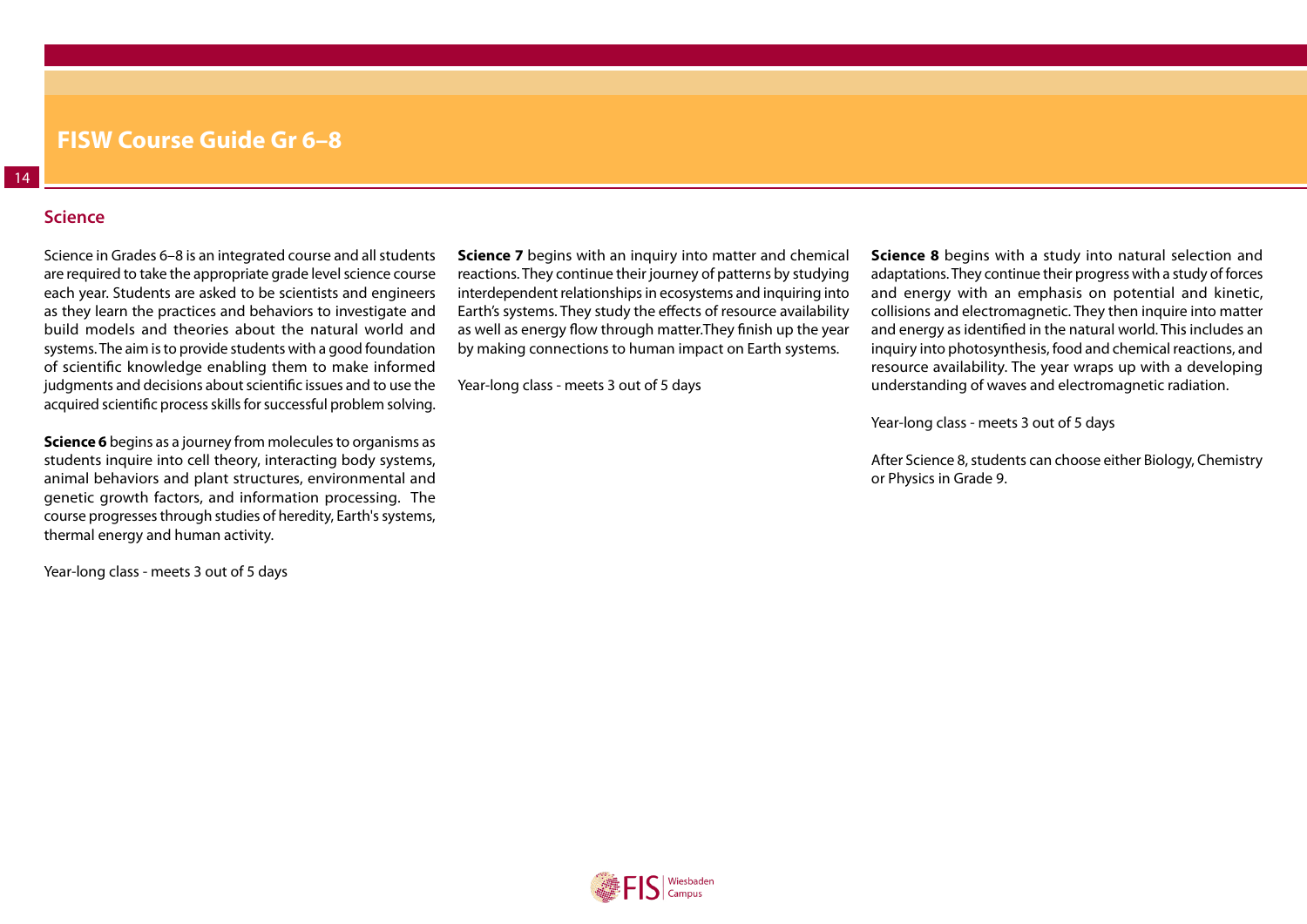<span id="page-14-0"></span>





### **Other Courses - Learning Support**

**Learning Support Classes** are designed to further support students with their learning needs. To be enrolled in these classes a student should have educational testing and a diagnosed learning difference. Students take one of these classes in lieu of a second language.

Our learning support classes are multi-age. They are designed to aid students with organization, writing, and give them specific subject support. Students will work directly with the teacher to address their own academic strengths and weaknesses and formulate strategies to build their academic skills. The teacher will individualize the support of each student by creating a learning intervention plan and develop activities that help develop academic skills. The course is designed to help students improve their academic skills, so they can have academic success. Depending on the individual needs of students, math recovery as well as support in reading are also provided.

In addition to our learning support classes, students are often supported by a learning support staff member in their content area classes. Teachers and learning support teachers collaborate regularly and use various models of co-teaching and small group instruction to differentiate and tailor instruction.

Semester or Year long class-meets 3 out of 5 days a week

**Prerequisite:** Teacher placement

### **Inclusion Program**

Our Inclusion Program accepts a small number of students who require more extensive support. Speech and Language therapy, Occupational therapy and Equine therapy are available to students at an additional cost who qualify for said services. Due to our small campus size and flexibility in scheduling, students and their programming are given personalized attention and care.

Semester or Year long class-meets as necessary

**Prerequisite:** Teacher placement and formal testing

**Another Course Option for Students in Grades 6–8:**  Classwork is completed on the student's own time-not during the school day.

**Global Online Academy 6–8** allows students who are independent and self guided learners an opportunity to pursue a course not offered at FIS. Each is offered online with a group of students from around the world led by a teacher specializing in that subject. Students interested in this opportunity should talk with the Principal to inquire about course offerings and availability.

Semester classes-students study and complete work on their own time outside of school hours.